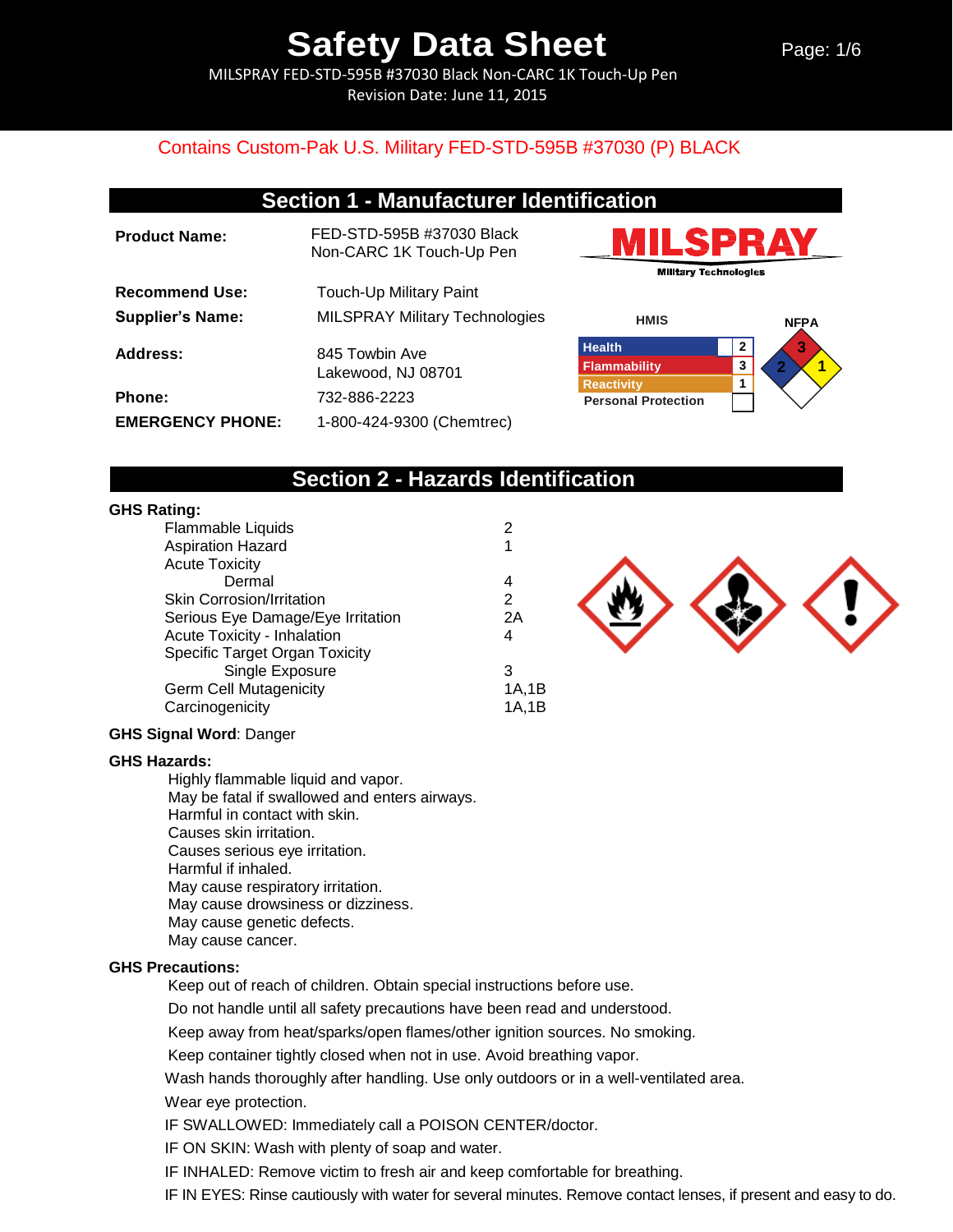MILSPRAY FED-STD-595B #37030 Black Non-CARC 1K Touch-Up Pen Revision Date: June 11, 2015

Call a POISON CENTER/doctor if you feel unwell. Do NOT induce vomiting.

If eye irritation persists: Get medical attention.

In case of fire: Use alcohol resistant foam, carbon dioxide, or dry chemical extinguishing agent to extinguish

Store in a well-ventilated place. Keep container tightly closed when not in use. Keep cool.

Dispose of contents/container in accordance with local/regional/national regulations.

## **Section 3 - Composition/Information on Ingredients**

| <b>Component</b>               | <b>CAS Number</b> | % by weight |
|--------------------------------|-------------------|-------------|
| <b>XYLENE</b>                  | 1330-20-7         | 28.8        |
| <b>SOLVENT NAPHTHA</b>         | 64742-95-6        | 20.0        |
| *ETHYLBENZENE                  | $100 - 41 - 4$    | 6.2         |
| <i><b>*CARBON BLACK</b></i>    | 1333-86-4         | 2.0         |
| PM ACETATE                     | 108-65-6          | 1.2         |
| <b>N-BUTYL ACETATE</b>         | 123-86-4          | 1.2         |
| <b>ETHYL ACETATE</b>           | 141-78-6          | 0.8         |
| (BIN 14) ALIPHATIC HYDROCARBON | 8052-41-3         | 0.8         |
| <b>ISOBUTYL ALCOHOL</b>        | 78-83-83-1        | 0.3         |
| N-BUTYL ALCOHOL                | $71 - 36 - 3$     | 0.3         |
| <b>VM&amp;P NAPHTHA</b>        | 64742-89-8        | 0.3         |
| PETROLEUM SOLVENT              | 64742-47-8        | 0.3         |
| ALIPHATIC PETROLEUM NAPHTHA    | 64742-48-9        | 0.3         |
| <b>ISOBUTYL ACETATE</b>        | 110-19-0          | 0.3         |
| LT ALIPHATIC NAPHTHA           | 8032-32-4         | 0.2         |

## **Section 4 - First Aid Measures**

**EYE CONTACT**: If in eyes: Rinse cautiously with water for several minutes. Remove contact lenses, if present and easy to do. Continue rinsing. If eye irritation persists: Get medical advice/attention.

**INHALATION:** If inhaled: Move victim to fresh air and keep comfortable for breathing.

**SKIN CONTACT**: If on skin: Wash with plenty of soap and water. Call a poison center/doctor if you feel unwell. Remove contaminated clothing and wash before reuse.

**INGESTION:** If swallowed: Immediately call a poison center/doctor. Do NOT induce vomiting unless directed to do so by medical personnel.

**MOST IMPORTANT SYMPTOMS AND EFFECTS, BOTH ACUTE AND DELAYED:** See section 11:

Toxicological Information and Effects.

**INDICATION OF ANY IMMEDIATE MEDICAL ATTENTION AND SPECIAL TREATMENT:**

Treat symptomatically.

## **Section 5 - Fire Fighting Measures**

**SUITABLE EXTINGUISHING MEDIA:** CO<sub>2</sub> (Carbon Dioxide), dry chemical, or water fog.

**UNSUITABLE EXTINGUISHING MEDIA:** Water spray may be unsuitable. However, if water is used, fog nozzles are preferable. Water may be used to cool closed containers to prevent pressure build-up.

**SPECIFIC HAZARDS ARISING FROM CHEMICAL:** Closed containers exposed to heat from fire may build pressure and explode. Products of combustion may include but are not limited to: oxides of carbon.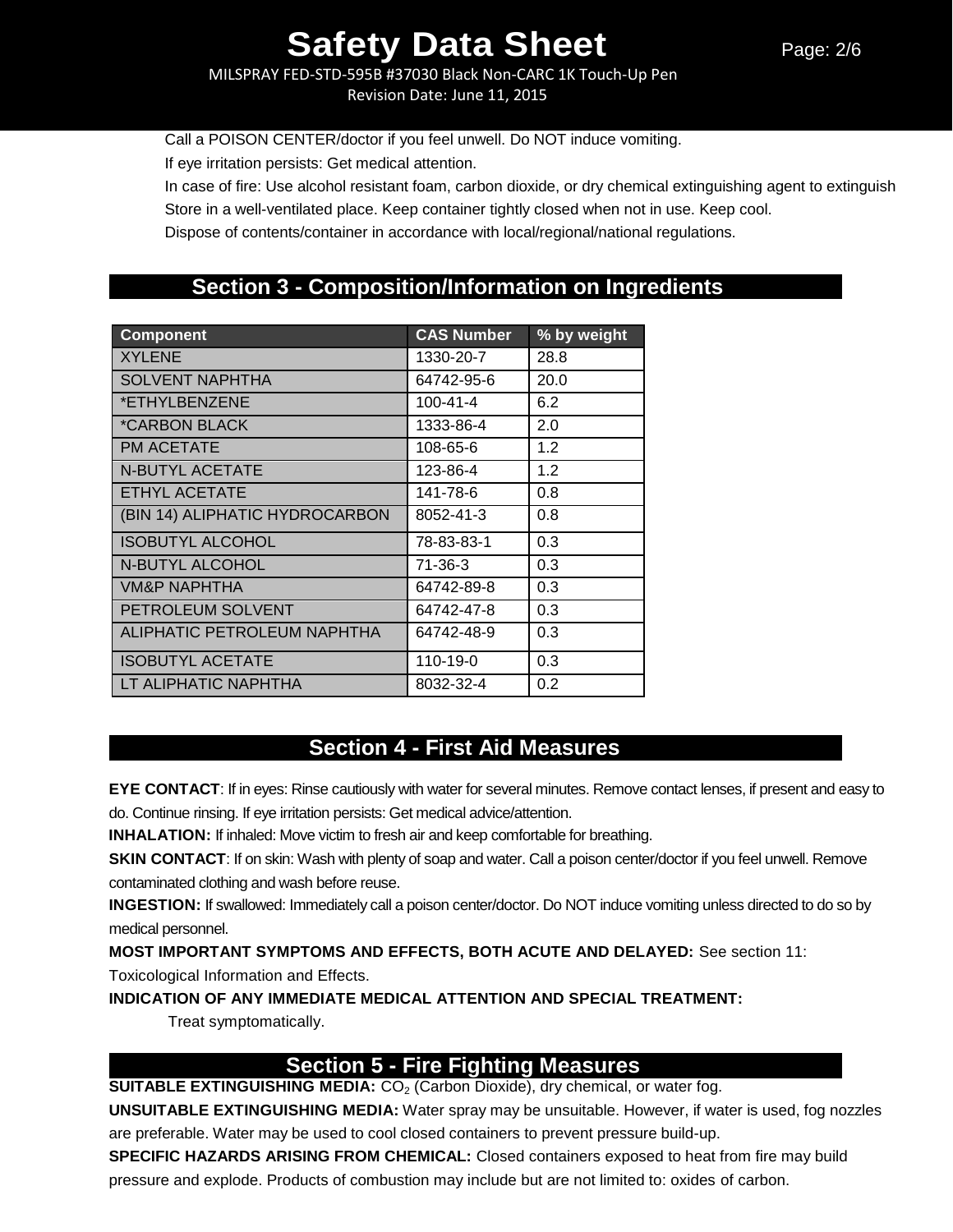MILSPRAY FED-STD-595B #37030 Black Non-CARC 1K Touch-Up Pen Revision Date: June 11, 2015

### **PRODUCTS OF COMBUSTION:** Not available.

**PRODUCTS OF DECOMPOSITION:** Not available.

**SPECIAL PROTECTIVE EQUIPMENT FOR FIRE**-**FIGHTERS:** Full protective equipment including self-contained breathing apparatus should be used.

## **Section 6 - Accidental Release Measures**

**PERSONAL PRECAUTIONS:** Use personal protection recommended in Section 8.

**ENVIRONMENTAL PRECAUTIONS:** Prevent contamination of soil/ground, waterways, drains, and sewers.

**METHODS OF CONTAINMENT:** Absorb spilled liquid in suitable material.

**METHODS OF CLEAN-UP**: Use spark-proof tools to sweep or scrape up, containerize, and dispose of properly.

## **Section 7 - Handling and Storage**

**HANDLING**: Vapors may ignite explosively. Prevent buildup of vapors. Keep from sparks, heat, flame or other heat sources. Do not smoke. Turn off pilot lights, heaters, electric motors and other sources of ignition during use and until all vapors are gone. Do not puncture or incinerate/burn container. Keep container tightly closed while not in use.

**STORAGE:** Store in dry, well-ventilated area and in accordance with federal, state, and local regulations. Do not expose to heat or store at temperatures above 50 degrees C / 122 degrees F. If storing in cold temperatures, allow product to warm to room temperature before use. Keep container tightly closed and away from heat and sunlight when not in use.

| <b>Component</b>               | <b>ACGIH TLV-STEL</b> | <b>ACGIH TLV-TWA</b> | <b>OSHA PEL-TWA</b>     |
|--------------------------------|-----------------------|----------------------|-------------------------|
| <b>XYLENE</b>                  | 150ppm                | 100ppm               | 100ppm                  |
| <b>SOLVENT NAPHTHA</b>         | N/E                   | 100ppm               | 100ppm                  |
| *ETHYLBENZENE                  | 125ppm                | 100ppm               | 100ppm                  |
| <i><b>*CARBON BLACK</b></i>    | N/E                   | 3.5mg/m ppm          | 3.5mg/m ppm             |
| PM ACETATE                     | N/E                   | N/E                  | N/E                     |
| <b>N-BUTYL ACETATE</b>         | 200ppm                | 150ppm               | 150ppm                  |
| <b>ETHYL ACETATE</b>           | N/E                   | 400ppm               | 400ppm                  |
| (BIN 14) ALIPHATIC HYDROCARBON | N/E                   | N/E                  | N/E                     |
| <b>ISOBUTYL ALCOHOL</b>        | N/E                   | 50ppm                | $300$ mg/m $3$          |
| N-BUTYL ALCOHOL                | N/E                   | 50ppm                | $300$ mg/m <sup>4</sup> |
| <b>VM&amp;P NAPHTHA</b>        | N/E                   | 300ppm               | 300ppm                  |
| PETROLEUM SOLVENT              | N/E                   | N/E                  | 400ppm                  |
| ALIPHATIC PETROLEUM NAPHTHA    | N/E                   | 100ppm               | 500ppm                  |
| <b>ISOBUTYL ACETATE</b>        | N/E                   | 150ppm               | 150ppm                  |
| LT ALIPHATIC NAPHTHA           | N/E                   | N/E                  | N/E                     |

## **Section 8 - Exposure Controls/Personal Protection**

**ENGINEERING CONTROLS:** Provide adequate ventilation to keep air contamination below OSHA permissible exposure limits and ACGIH TLV exposure levels. Ground containers during fluid transfers.

**EYE PROTECTION**: Wear safety glasses with side shields. Have eye wash facilities immediately available.

**SKIN PROTECTION:** Wear chemical resistant gloves if contact is likely.

**RESPIRATORY PROTECTION**: Use NIOSH-approved air-purifying respirator with organic cartridge or canister if exposure cannot be controlled within applicable limits with ventilation.

**HYGIENE:** Not available.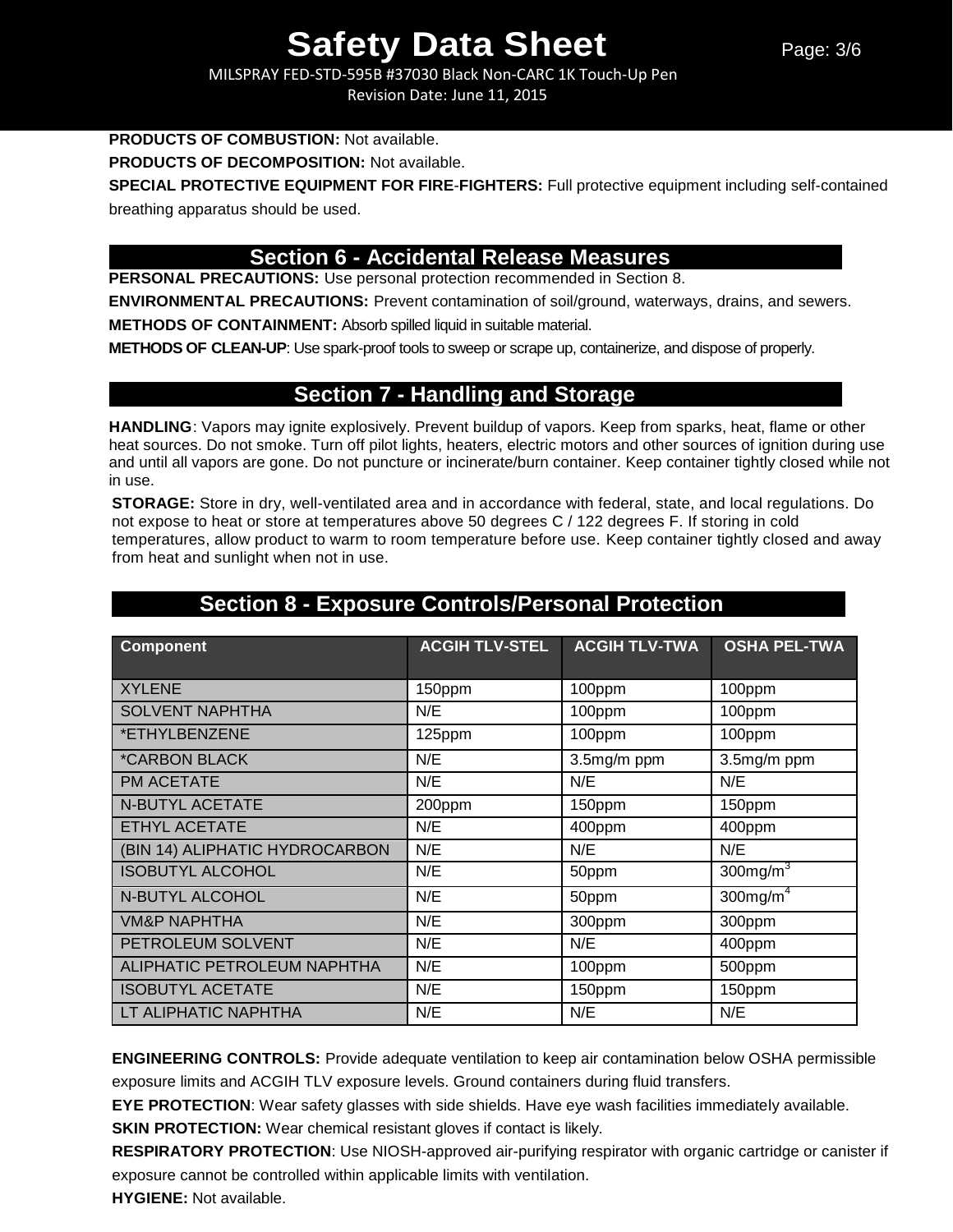Page: 4/6

MILSPRAY FED-STD-595B #37030 Black Non-CARC 1K Touch-Up Pen Revision Date: June 11, 2015

## **Section 9 - Physical and Chemical Properties**

**PHYSICAL STATE:** Liquid

**COLOR**: Black **ODOR:** Solvent odor. **ODOR THRESHOLD:** Not data available. **pH:** Not data available. **MELTING POINT**: Not available. **BOILING POINT:** 75 - 186 degrees C (167 - 367 degrees F) **FLASH POINT:** >23 degrees C (>73 degrees F), c.c. **EVAPORATION RATE:** Slower than ether. **FLAMMABILITY:** Not available. **UPPER/LOWER EXPLOSIVE LIMITS:** N/A **VAPOR PRESSURE:** Not established. **RELATIVE DENSITY:** 0.995 **SOLUBILITY:** Negligible **VOC PERCENT BY WEIGHT**: 61.27

**HAPS PERCENT BY WEIGHT**: 35.3

## **Section 10 - Stability and Reactivity**

**STABILITY:** Stable under normal conditions.

**CONDITIONS TO AVOID:** Keep away from heat, sparks, and flames.

**INCOMPATIBLE MATERIALS:** Strong oxidizing agents.

**HAZARDOUS DECOMPOSITION PRODUCTS:** by fire - Carbon Dioxide and Carbon Monoxide

**POSSIBILITY OF HAZARDOUS REACTIONS:** Will not occur.

## **Section 11 - Toxicological Information**

**LIKELY ROUTES OF EXPOSURE:** Skin contact, Inhalation, Eye contact, Ingestion

#### **SYMPTOMS OF EXPOSURE:**

**EYE:** Signs/symptoms may include significant redness, swelling, pain, tearing, cloudy appearance of the cornea, and impaired vision.

**SKIN:** Signs/symptoms may include localized redness, itching, drying and cracking of skin.

**INHALATION:** Intentional concentration and inhalation may be harmful or fatal.

**INGESTION:** Signs/symptoms may include abdominal pain, stomach upset, nausea, vomiting and diarrhea. Intentional concentration and ingestion of large amounts may be harmful or fatal.

#### **CHRONIC EFFECTS:** Not available

**TARGET ORGANS:** Central nervous system, kidneys, lungs, liver, eyes, skin, brain, respiratory tract, urinary tract, reproductive system, cardiovascular system

**CANCER INFORMATION:** Not available.

**CARCINOGENICITY:** Not available.

**DEVELOPMENTAL INFORMATION:** Not available.

**MIXTURE TOXICITY:** Not available.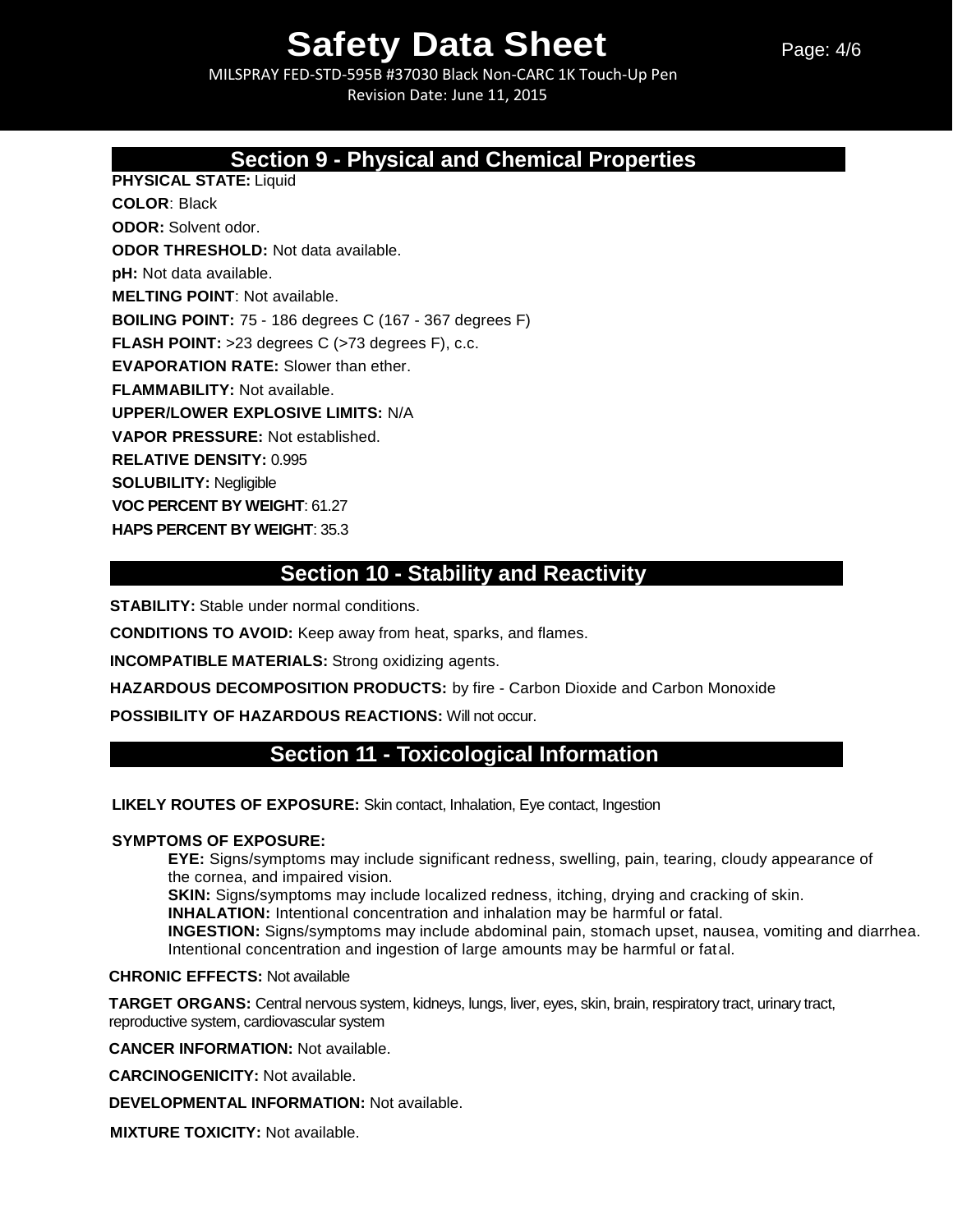MILSPRAY FED-STD-595B #37030 Black Non-CARC 1K Touch-Up Pen Revision Date: June 11, 2015

#### **ACUTE TOXICITY VALUES:**

| <b>Component</b>            | <b>LD50 Oral</b> | <b>LD50 Dermal</b> |
|-----------------------------|------------------|--------------------|
| <b>XYLENE</b>               | 4300             | 2000               |
| <b>SOLVENT NAPHTHA</b>      | N/E              | N/E                |
| *ETHYLBENZENE               | 3500             | 5000               |
| <i><b>*CARBON BLACK</b></i> | 8000             | N/E                |
| <b>PM ACETATE</b>           | 8535             | 5000               |
| <b>N-BUTYL ACETATE</b>      | 10768            | 17601              |
| <b>ETHYL ACETATE</b>        | 5620             | 20 ml/kg           |
| (BIN 14) ALIPHATIC          | N/E              | N/E                |
| <b>HYDROCARBON</b>          |                  |                    |
| <b>ISOBUTYL ALCOHOL</b>     | N/E              | N/E                |
| <b>N-BUTYL ALCOHOL</b>      | N/E              | N/E                |
| <b>VM&amp;P NAPHTHA</b>     | N/E              | N/E                |
| PETROLEUM SOLVENT           | N/E              | N/E                |
| <b>ALIPHATIC PETROLEUM</b>  | N/E              | N/E                |
| <b>NAPHTHA</b>              |                  |                    |
| <b>ISOBUTYL ACETATE</b>     | 13400            | 17400              |
| LT ALIPHATIC NAPHTHA        | N/E              | N/E                |

\*may cause cancer

## **Section 12 - Ecological Information**

**ENVIRONMENTAL EFFECTS:** Not available.

## **Section 13 - Disposal Considerations**

Dispose of container and its contents in accordance with federal, state, and local regulations. Do not puncture, incinerate, or place container in trash compactor.

### **Section 14 - Transport Information**

#### **GROUND (D.O.T./49 CFR)**

**UN I.D. Number**: UN1263 **Proper Shipping Name**: PAINT **Transport Hazard Class**: 3 **Packing Group**: III **Hazard Label**: Limited Quantity (LTD QTY) label -- see 49 CFR 172.315 Shipping papers format: UN1263, PAINT, 3, III, LTD QTY **SPECIAL NOTE:** If containers have <30ml (1 fl.oz.) flammable liquid, they may be exempt from 49 CFR see 40 CFR 173.4 Small Quantity Exceptions. Note that outer package needs statement "This package conforms to 49 CFR 173.4 for domestic highway or rail transport only." **AIR (IATA) UN I.D. Number**: UN1263 **Proper Shipping Name**: PAINT **Transport Hazard Class**: 3 **Packing Group**: III **Hazard Label**: LTD QTY label with "Y", and Flammable Liquid label **Packing Instruction**: Y344 (Note 10L maximum per package!)

**Shipping papers format**: UN1263, PAINT, 3, III

**SPECIAL NOTE:** If containers have <30ml (1 fl. oz.), they may qualify to be shipped as Excepted Quantity - see IATA 2.6 for details.

#### **WATER (IMDG)**

**UN I.D. Number**: UN1263